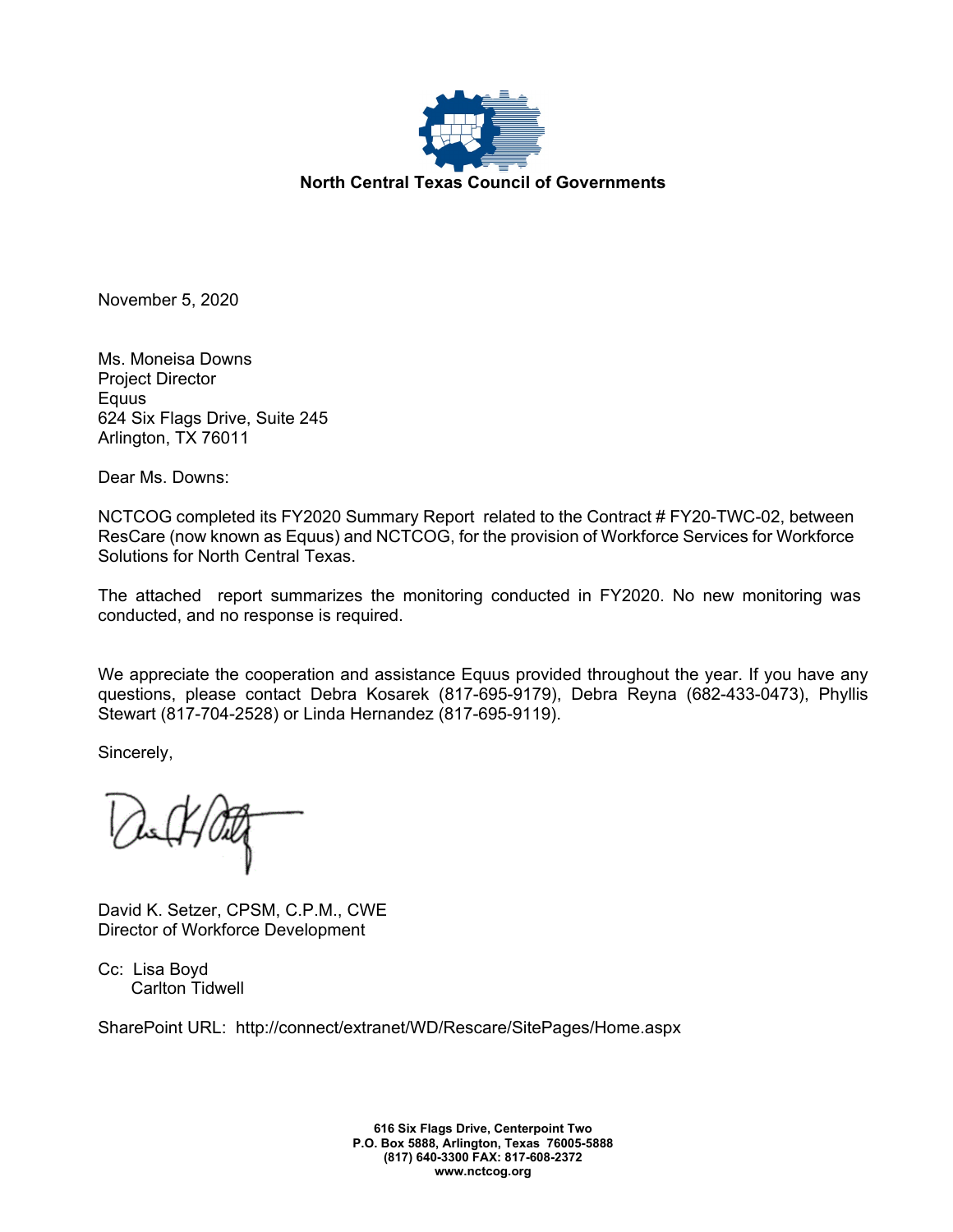

# *FY2020 NCTCOG WORKFORCE Year End Review*

For

ResCare Workforce Services Contract FY20-TWC-02

November 5, 2020

*Prepared by the*

*Workforce Development Quality Assurance Department*

**North Central Texas Council of Governments Workforce Solutions for North Central Texas**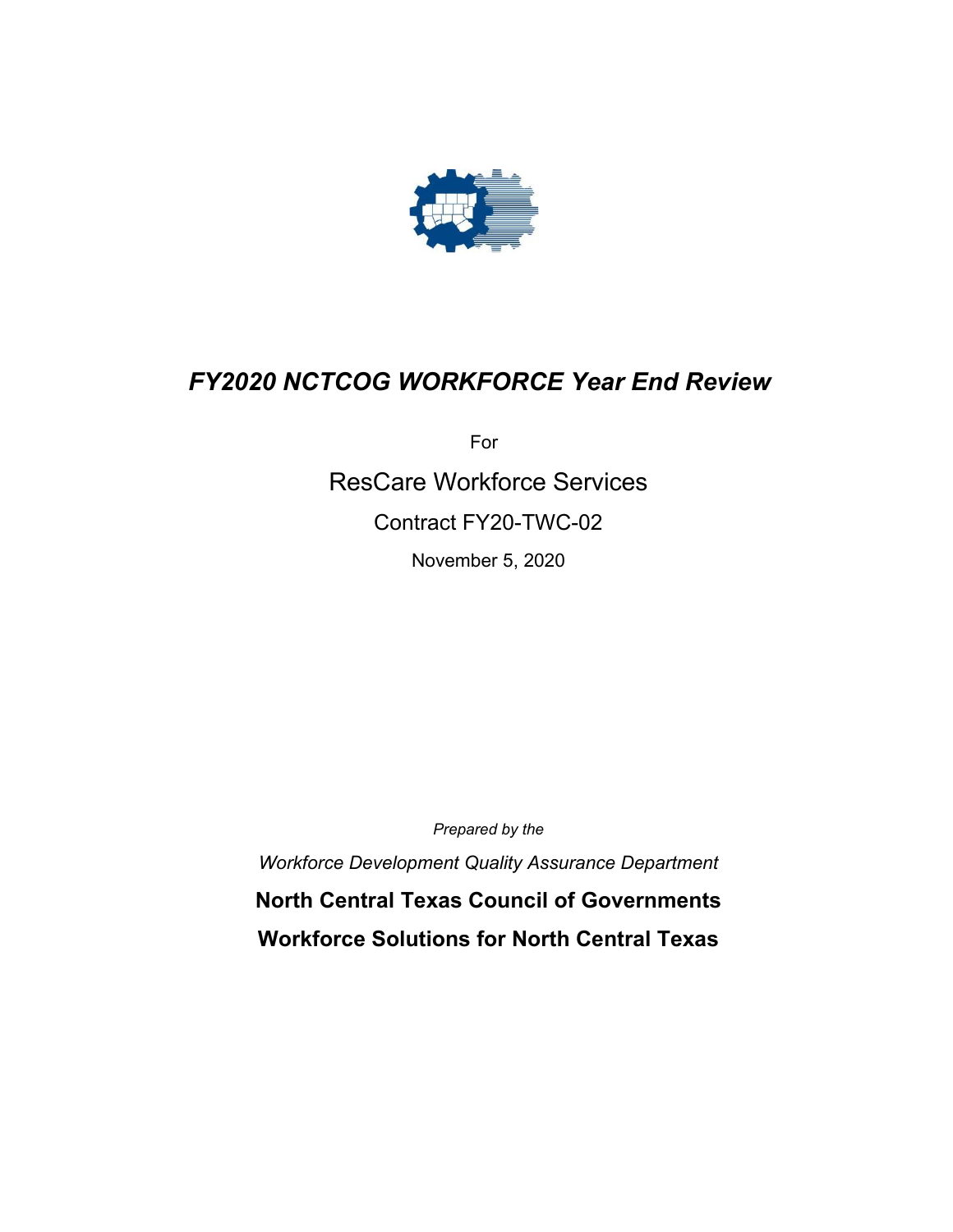г

| <b>Glossary of Acronyms</b>                       | 3  |
|---------------------------------------------------|----|
| <b>Background, Risk</b>                           | 4  |
| Objective, Scope, Methodology, Summary of Results | 5  |
| <b>Conclusion - Gap Analysis</b>                  | 8  |
| <b>Appendix A Summary Memo</b>                    | 10 |

T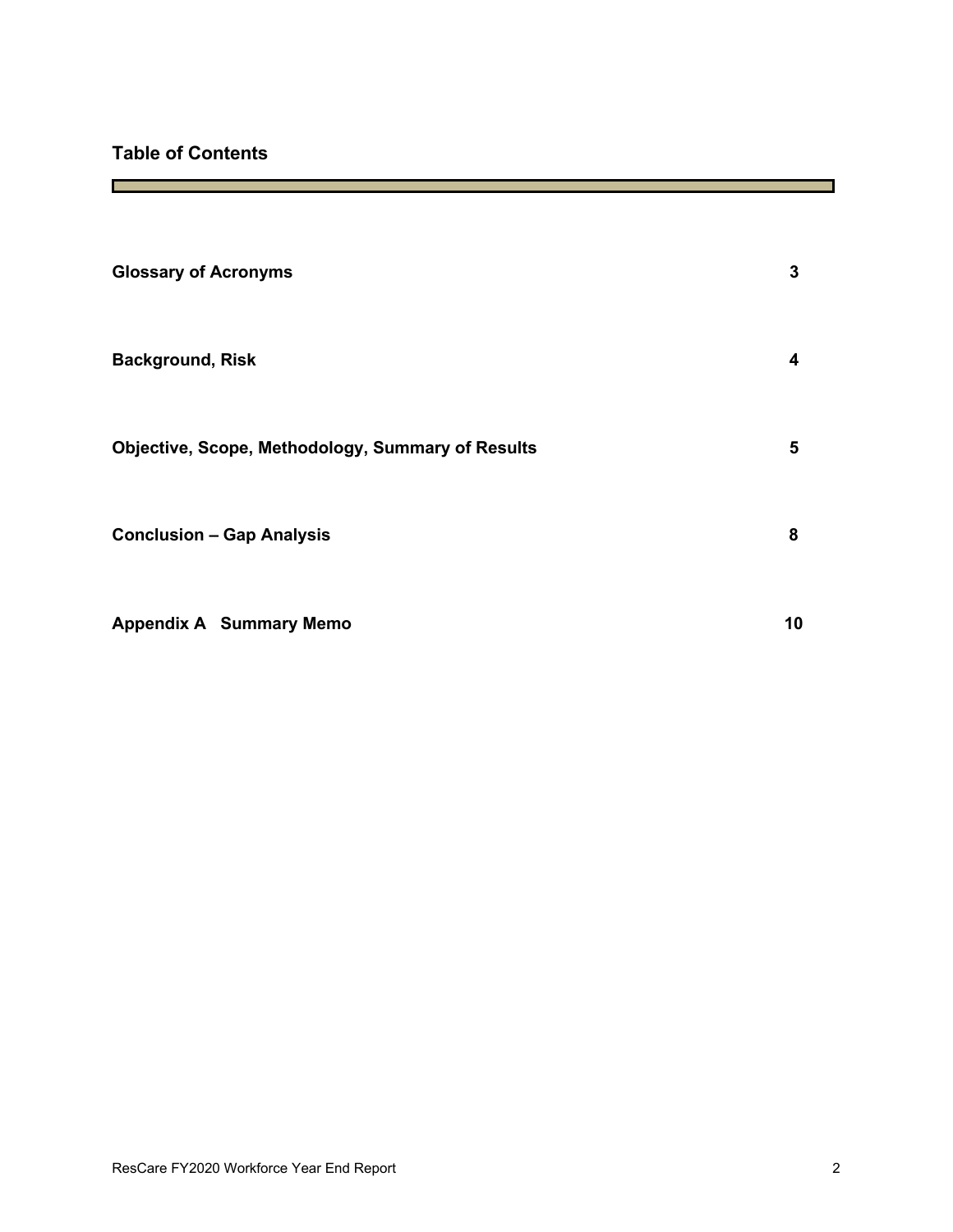# **Glossary of Acronyms**

| <b>COLTS</b>        | <b>Choices Online Tracking System</b>                                                                                                                                                                                                           |  |  |
|---------------------|-------------------------------------------------------------------------------------------------------------------------------------------------------------------------------------------------------------------------------------------------|--|--|
| <b>ETPS</b>         | <b>Eligible Training Provider System</b>                                                                                                                                                                                                        |  |  |
| <b>HHSC</b>         | <b>Health &amp; Human Service Commission</b>                                                                                                                                                                                                    |  |  |
| <b>LEP</b>          | <b>Limited English Proficiency</b>                                                                                                                                                                                                              |  |  |
| <b>NCP</b>          | <b>NCP Non-Custodial Parent</b>                                                                                                                                                                                                                 |  |  |
| <b>NCTCOG</b>       | North Central Texas Council of Governments                                                                                                                                                                                                      |  |  |
| <b>NCTWDB</b>       | North Central Texas Workforce Development Board                                                                                                                                                                                                 |  |  |
| <b>NDWG</b>         | <b>National Dislocated Worker Grant</b>                                                                                                                                                                                                         |  |  |
| <b>OAG</b>          | Office of Attorney General                                                                                                                                                                                                                      |  |  |
| <b>ONET</b>         | <b>Occupational Information Network</b>                                                                                                                                                                                                         |  |  |
| <b>OTDC</b>         | <b>Orientation to Discrimination Complaints</b>                                                                                                                                                                                                 |  |  |
| PII                 | Personally Identifiable Information                                                                                                                                                                                                             |  |  |
| <b>PRA</b>          | <b>Personal Responsibility Agreement</b>                                                                                                                                                                                                        |  |  |
| <b>REP</b>          | Re-employment Plan                                                                                                                                                                                                                              |  |  |
| <b>ResCare</b>      | <b>ResCare Workforce Services</b>                                                                                                                                                                                                               |  |  |
| <b>ResCareWORCS</b> | ResCare Workforce Operations and Re-employment Case<br>System                                                                                                                                                                                   |  |  |
| <b>RESEA</b>        | Reemployment Services ad Eligibility Assessment                                                                                                                                                                                                 |  |  |
| <b>SNAP</b>         | <b>Supplemental Nutrition Assistance Program</b>                                                                                                                                                                                                |  |  |
| <b>TANF/Choices</b> | <b>Temporary Assistance for Needy Families/Choices</b>                                                                                                                                                                                          |  |  |
| <b>TAA</b>          | <b>Trade Adjustment Assistance</b>                                                                                                                                                                                                              |  |  |
| <b>TDS</b>          | <b>Talent Development Specialists</b>                                                                                                                                                                                                           |  |  |
| <b>TRA</b>          | <b>Trade Readjustment Allowance</b>                                                                                                                                                                                                             |  |  |
| <b>TRA</b>          | Timely & Reasonable Attempt                                                                                                                                                                                                                     |  |  |
| <b>TWC</b>          | <b>Texas Workforce Commission</b>                                                                                                                                                                                                               |  |  |
| <b>TWIST</b>        | The Workforce Information System of Texas                                                                                                                                                                                                       |  |  |
| <b>UGMS</b>         | <b>Uniform Grant Management Standards</b>                                                                                                                                                                                                       |  |  |
| <b>WD</b>           | <b>Workforce Development</b>                                                                                                                                                                                                                    |  |  |
| <b>WIT</b>          | <b>Work in Texas</b>                                                                                                                                                                                                                            |  |  |
| <b>WSNCT</b>        | <b>Workforce Solutions for North Central Texas</b>                                                                                                                                                                                              |  |  |
| Laserfiche          | The electronic document management system for<br>customer records. The migration of Workforce program<br>records began September 24, 2018.                                                                                                      |  |  |
| <b>Merit Staff</b>  | State case management staff that provide services through<br>the American Job Center Network Delivery system, and<br>have their salaries paid from program specific funding<br>streams such as Trade Adjustment Assistance or Wagner<br>Peyser. |  |  |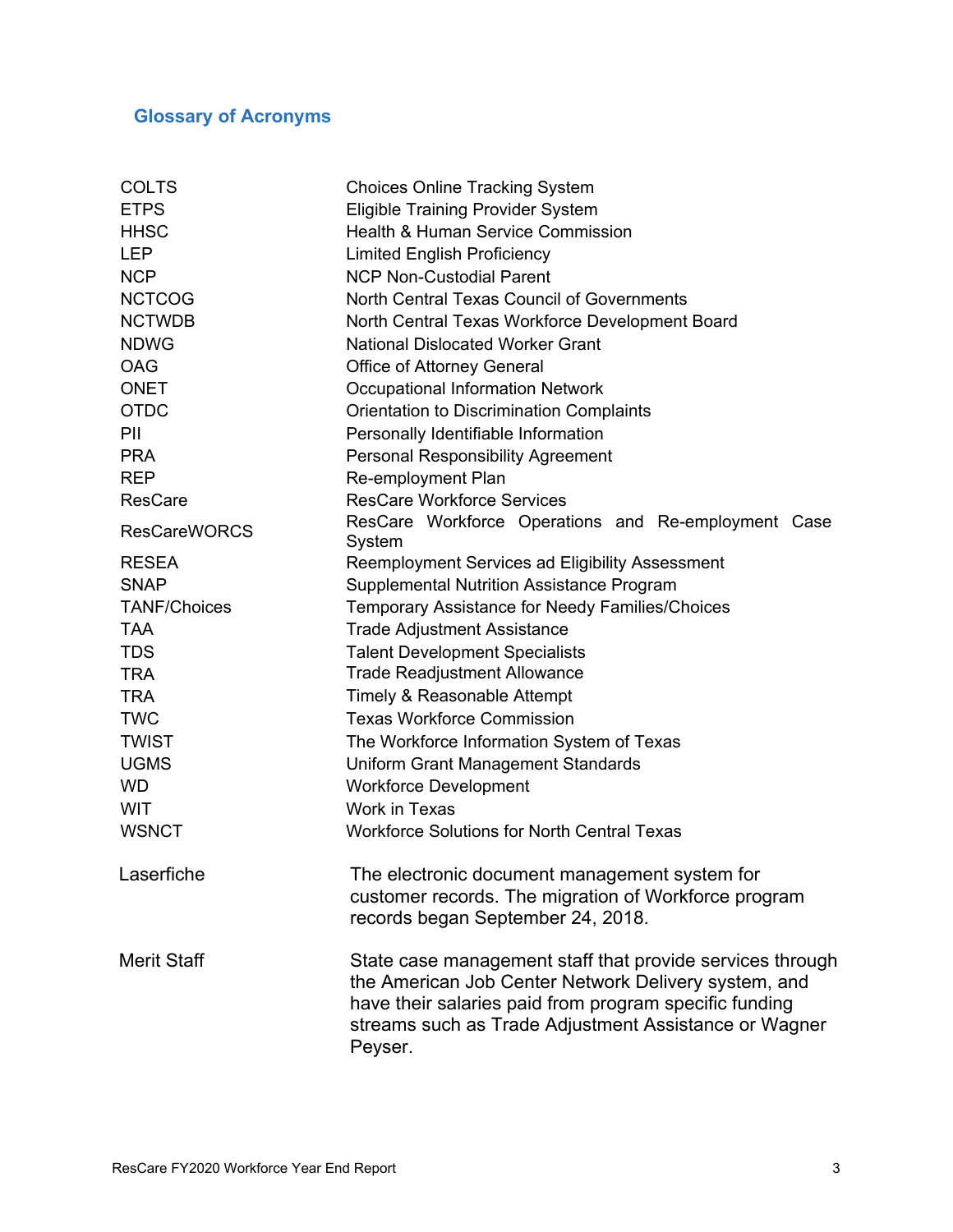#### **North Central Texas Council of Governments**

#### **Workforce Solutions for North Central Texas** *FY2020 NCTCOG Workforce Year End Summary* **Equus (formerly ResCare) Workforce Services North Central Texas Workforce Services Contract- #FY20-TWC-02**

#### **BACKGROUND**

Following a brief transition period, ResCare Workforce Services (now Equus) became the provider for the delivery of Workforce Services for Workforce Solutions for North Central Texas on October 1, 2015. The contract was extended for a fourth year, as provided for in the initial contract, beginning October 1, 2018. NCTCOG conducted a Fiscal and Programmatic pre-award review prior to this extension.

### **RISK**

The FY2020 Risk Assessment determined that Data Integrity and Customer Service continue to be the primary areas of risk for all Workforce programs. Significant consideration was given to the following:

- continued risk for errors in following the requirements for Good Cause, Recommendation to HHSC, Timely and Reasonable Attempt, and Penalty Initiation,
- identified risk for NCP case management in properly documented case actions, cited as a concern by TWC in FY2018,
- the conversion of Choices, NCP and SNAP programs to Laserfiche
- implementation of the revised WorkInTexas.com (WIT) and the new requirements of WD 08-19 Change 1,
- changes to TWC Data Validation Requirements related to employment verification at program entry,
- changes to the criteria for WIOA Expedited Eligibility,
- continued risk for errors related to RESEA regulatory requirements,
- continued integration of Vocational Rehabilitation Services requiring resources for larger numbers of individuals with significant barriers to employment,
- historically low numbers of TAA customers co-enrolled in WIOA,
- high rates of turn-over in Subrecipient staff, and
- insufficient evaluation methods for the effectiveness of subrecipient staff training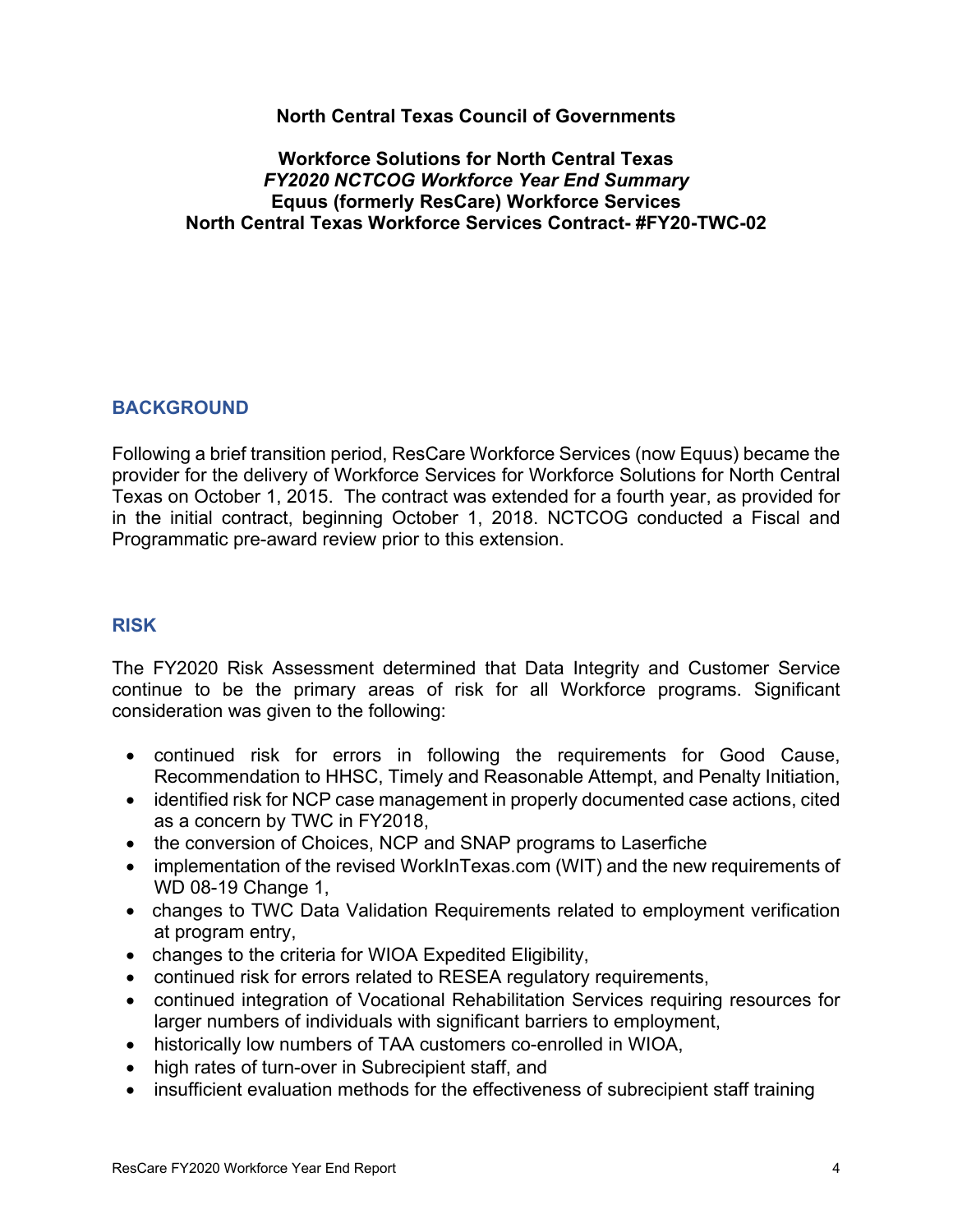### **OBJECTIVE**

NCTCOG conducts program monitoring as required by TWC to provide:

- enough information to the workforce services subrecipient for implementing timely corrective actions to meet requirements and performance measures as contracted,
- assurance to TWC that workforce services programs are operated with compliance with regulations and policies so TWC may rely on system data for their reports to federal partners,
- pertinent information to the North Central Texas Workforce Board to fulfill their oversight responsibilities, and
- assurance to the public and participants that quality and compliant services are being equitably delivered throughout the Workforce Solutions for North Central Texas area.

#### **SCOPE**

No formal scored testing was conducted for the Workforce programs; this report is a summary of the monitoring results and gap analysis from the four previous monitoring cycles.

#### **METHODOLOGY**

Throughout FY2020 the reviews conducted utilized data and reports from The Workforce Information System of Texas, WorkInTexas.com, and individual case files from Laserfiche.

#### **SUMMARY OF RESULTS**

#### Choices Year End Monitoring Analysis

Full and Slant reviews of the program were conducted and focused on case management, process implementation, data integrity and data validation. The reviews indicated that there continues to be a lack of staff knowledge in these areas. During quarter three and quarter four reviews, the subrecipient failed to meet the compliance requirements. The monitoring results for both quarters contain the same findings.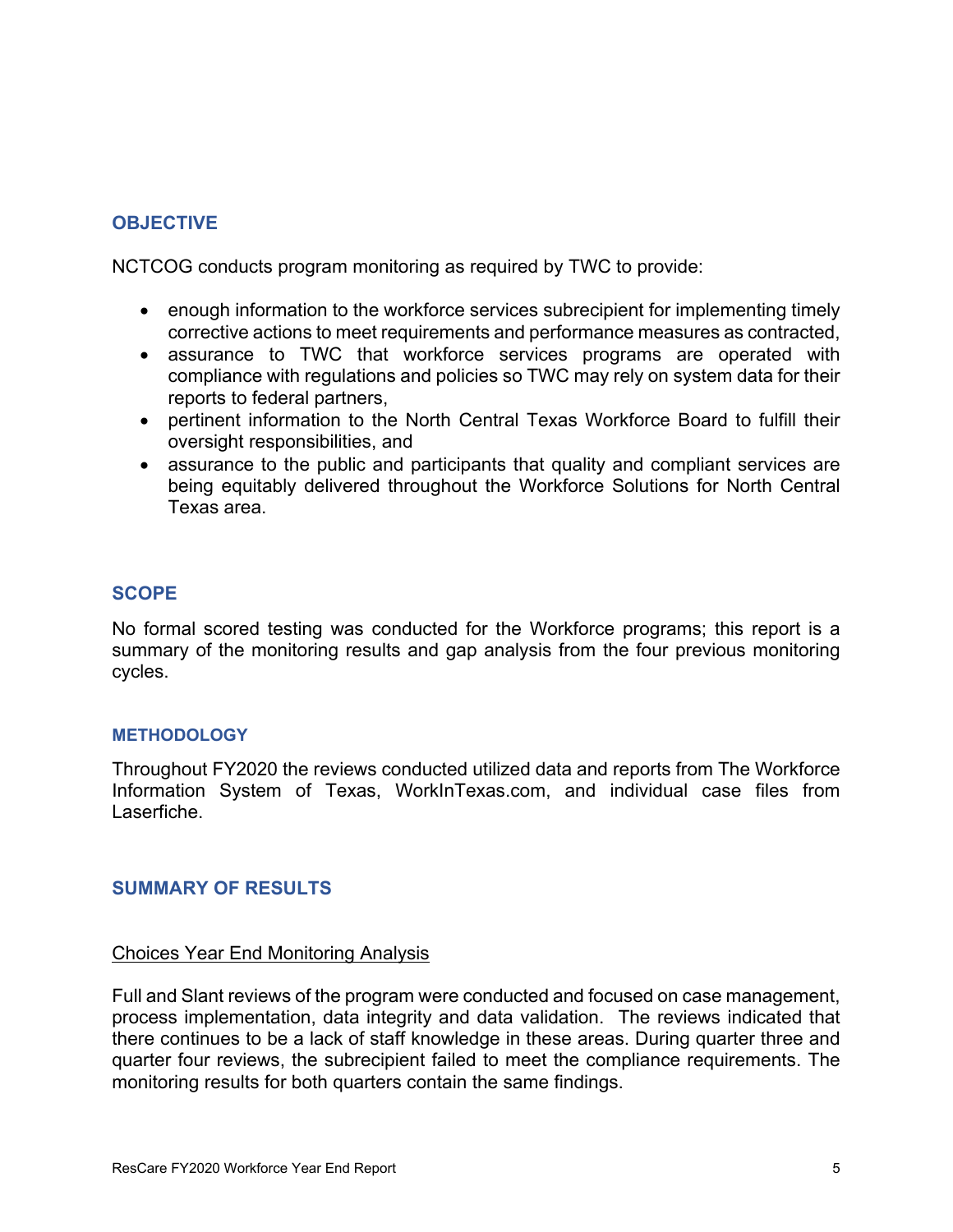- Timely and Reasonable Attempts (TRA) were not initiated within 24 hours,
- gap in counselor notes, lack of or no counselor notes, and untimely data entry of counselor notes,
- untimely reporting of compliance, sanctions, and notification of family changes to HHSC,
- incorrect methods used to calculate participation hours,
- participation forms in the file did not match TWIST service tracking and counselor note entries,
- there were misfiled or no documents in the Laserfiche file to support TWIST entries.

Improper case management and the lack of documentation in the file and in TWIST contributed to possible questionable costs for childcare and transportation services. Untimely reporting to HHSC can result in a loss of benefits for the customer and inconsistent services to assist customers in attaining self-sufficient goals.

#### SNAP Employment & Training Year End Monitoring Analysis

A full review and slant reviews were conducted during FY20. TWC site visit in January 2020 identified a finding for the 1822 and Reconsideration process. The slant reviews focused on specific elements that include Good Cause, Penalty, TRA, 1822 and Reconsideration processes. The results of the FY20 review for all quarters indicate that there continues to be a lack in staff knowledge of the SNAP policy and processes and there is a deficiency in data integrity and data validation. There was no improvement in the reviews and all quarters contained similar findings.

- The paperless system files lack documents to support case management, work activities and HHSC actions documented in TWIST Counselor notes, TWIST Service Tracking and SNAP E&T History Good Cause and Penalty tabs,
- case management and penalty actions are not documented timely and accurately in TWIST,
- untimely data entry of the Reconsideration in the SNAP E&T History Good Cause tab,
- penalties were not initiated timely within seven days of noncompliance,
- the completion and submission of form H-1822 to HHSC was not conducted within two weeks of initial participation.

The lack of documentation in TWIST counselor notes, failure to notify HHSC timely, missing documents in the file and improper case management could impact benefits of SNAP recipients.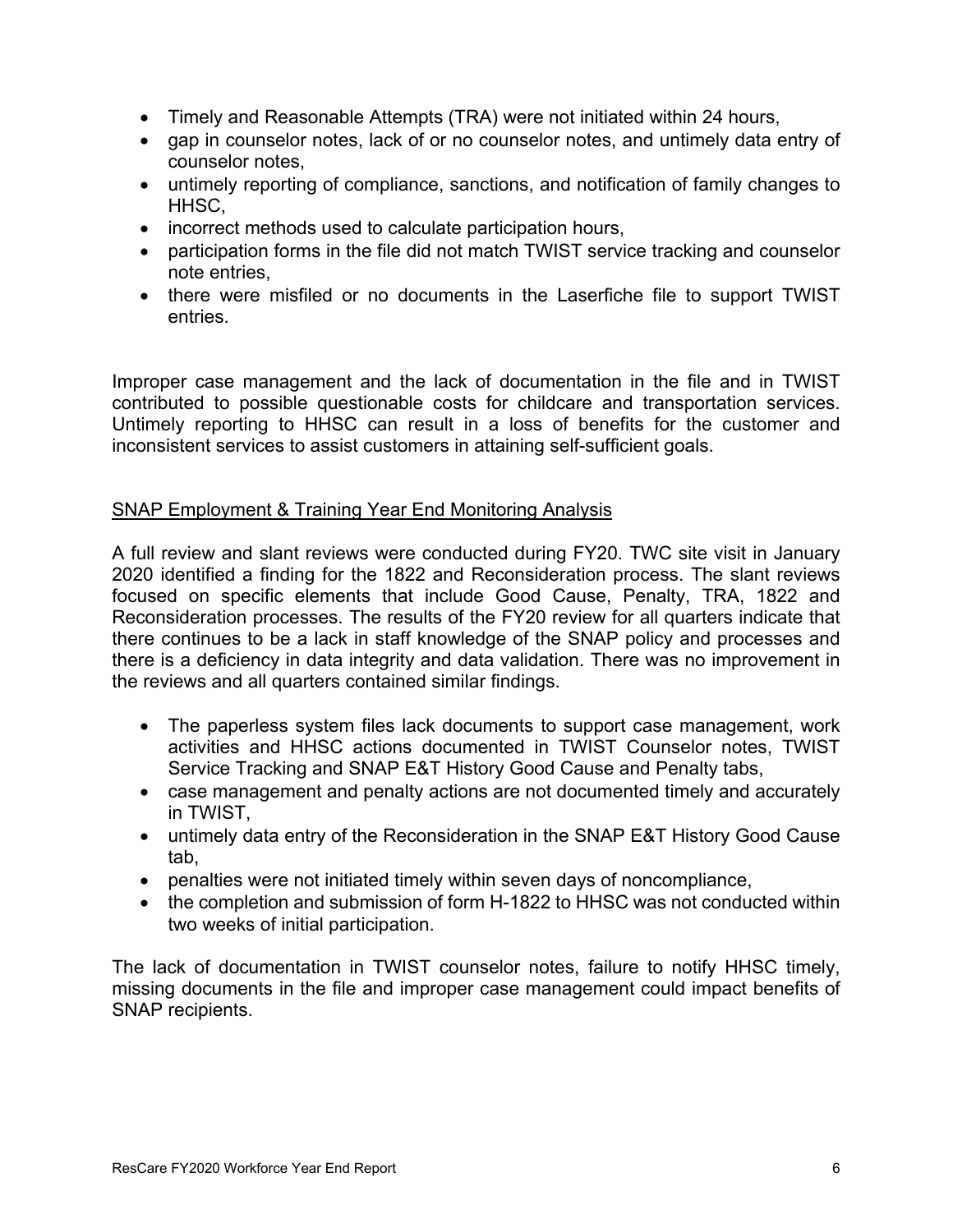#### NCP Choices Year End Monitoring Analysis

Review of the NCP Choices program indicate the areas of concern as data integrity and data validation. Quarter two and three reviews had similar findings.

- Case management actions were not documented timely and accurately in TWIST and COLTS within three (3) business days,
- participation hours and case management documents are not in the file to verify documentation in TWIST counselor notes and to support TWIST Service tracking entries,
- case management documents were not completed appropriately,
- the 6-month employment retention period was miscalculated due to lack of or no participation hours in the file.

The missing participation forms in the file and lack of documentation in TWIST and COLTS resulted in improper case closures due to non-compliance and in calculating the 6-month employment retention period.

#### Support Services Choices, NCP, and SNAP Year End Monitoring Analysis

The Support Services process was reviewed for Choices, NCP, and SNAP programs to ensure that the appropriate steps were followed to include the initial request for service to payment issuance. The ResCare WORCS system was used to review the support service process, the correct funding streams were utilized, voucher development, document verification and payment. The Laserfiche electronic file system was used to verify correct documentation was uploaded to the customer file. The review results indicate a gap in data validation and data integrity.

- Copies of supporting documents were not in WORCS or the Laserfiche file,
- data entered in TWIST Support Service tab does not match the documents in the file, TWIST Counselor notes or in WORCS.

Lack of verification of support service documents could result in improper payments or disallowed costs.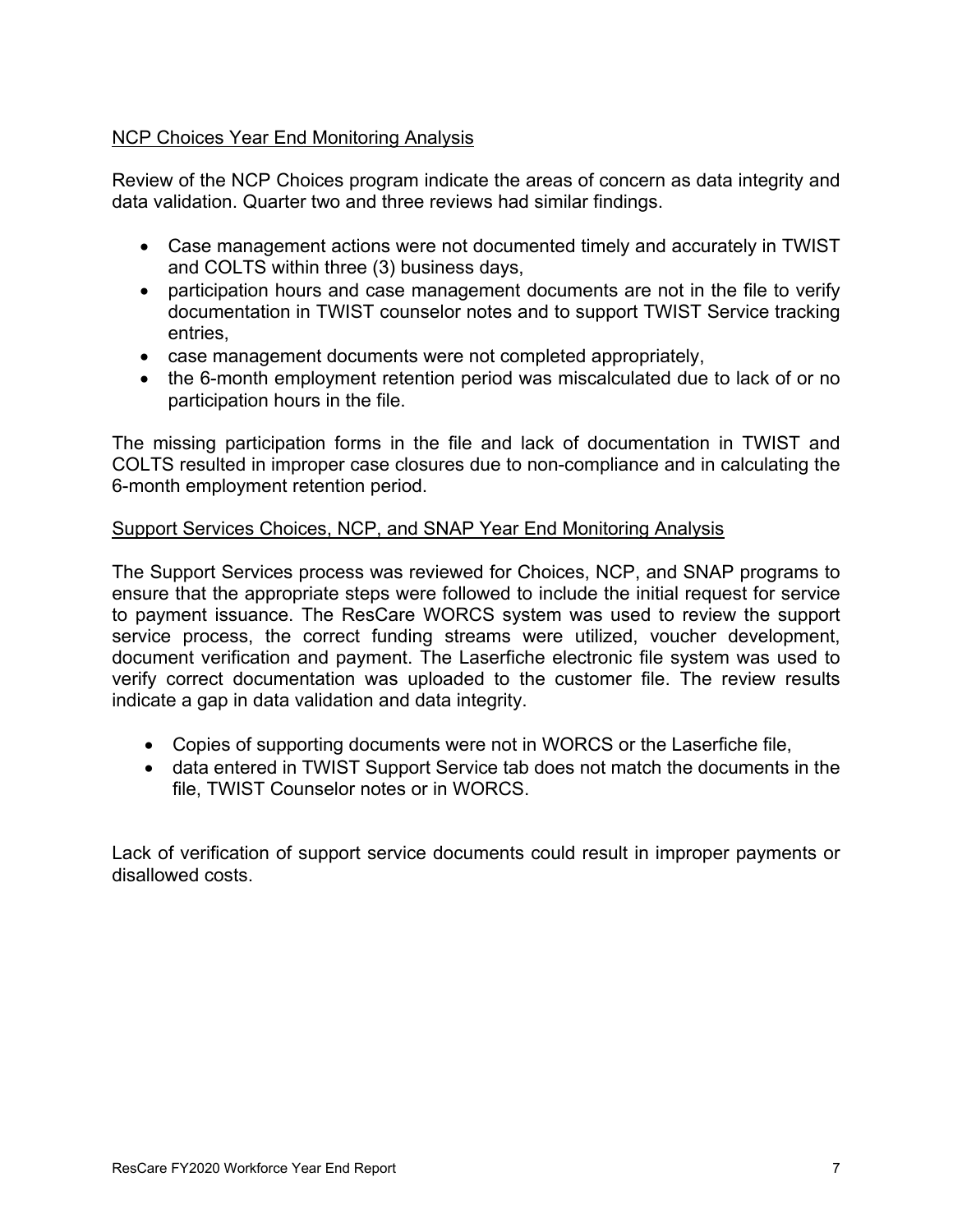#### WIOA Adult, Dislocated Worker and Youth Eligibility Year End Monitoring Analysis

Eligibility for all WIOA customers was tested in both the first and third monitoring cycles and actual program eligibility remained 100% compliant. Gaps exist in Youth cases related to the validation of employment status at participation as required by WD 27-19 *State Data Validation Requirements* (effective 11-13-19). The Youth files in error either did not contain validating documents or contained documents with ending dates prior to the first WIOA service.

Orientation to Discrimination Complaint forms are being provided as required and no gaps were found in the maintenance of customer confidentiality. Customer registration in WIT was also found to be compliant.

#### WIOA Adult, Dislocated Worker and Youth Case Management Year End Monitoring Analysis

Staff achieved 100% compliance with Board policy CEW09-201607 (WIOA Needs Determination) for Adult and Dislocated Worker cases. Both Adult and Youth cases were current on 30-day contacts. Training, other than youth work experience, was provided from the Targeted Occupations list by eligible training providers and individual training accounts were established when appropriate, and the necessity of support services was well documented.

Room for improvement in WIOA case management still exists in these areas:

- alignment in case note data with other areas of TWIST and Laserfiche files, especially in the documentation to support the need for and ability to complete training,
- data entry of service code 68 for the development of, or updating of employment plans, and
- the provision of follow-up services for Youth.

Additionally, significant gaps were found in the tracking and documenting of customer employment. Six of 8 Adult cases that documented employment did not have the appropriate data entered in the Performance Data tab or did not have supporting documents in the case file for the entry made. Significant compliance with requirements for Adult case follow up is noted.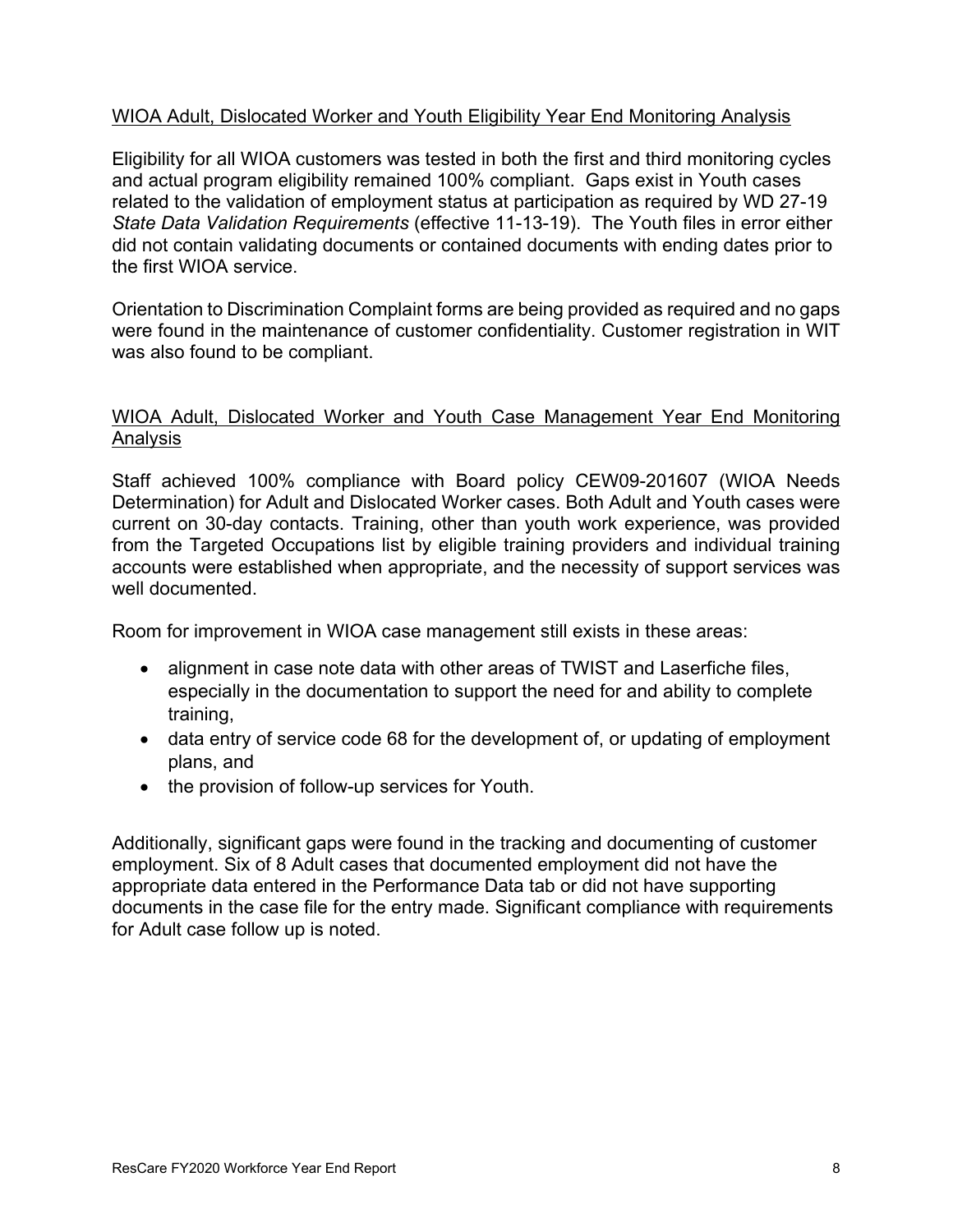#### RESEA Year End Monitoring Analysis

Twenty- five cases were reviewed for the content of employment plans and orientation attendance. Only 2 plans were missing specific steps for the customer to take to achieve their reemployment goal and 1 other case contained an outdated resume. Two of 25 cases still had the status of "registered" for the RESEA orientation and an open status on the 311 service for orientation attendance. When the registration status is not updated timely and the customer is a no show for the orientation, the Unemployment Insurance staff are not alerted to investigate the case which could result in the customer receiving benefits that they are not eligible for.

#### TAA Year End Monitoring Analysis

Complete and accurate case management of TAA cases has remained steady. The requirements for WIT registration, eligibility confirmation and intake activity are 100% compliant. Benchmarking and 30 - day contacts were found to be significantly compliant with only minor gaps in timeliness. Other minor gaps found in testing include:

- premature entry of service code 68, and
- incomplete case note data to document compliance with waiver contact review.

## **CONCLUSION-GAP ANALYSIS**

Equus is to be commended for their continued excellence in accurate eligibility determinations, and other positive accomplishments, which include:

- the agile response in acquiring resources to allow staff to work from home due to Covid-19, and
- the progress made toward the goal of 100% co-enrollment of TAA customers in WIOA.

The excellence noted above does not extend to the data integrity of the Choices, NCP Choices, SNAP and WIOA programs. A general deficiency in the data integrity of case records in these programs still exists. Significant improvement is needed in the maintenance of complete and accurate customer files in Laserfiche. The January 2020 TWC site visit resulted in identification of a finding for the SNAP program for the form H-1822 and Reconsideration process, as a result, Equus generated a strategic improvement plan. Subsequent NCTCOG review did not reflect the Equus plan as being successful. The Choices, NCP, and SNAP programs did not meet the compliance requirements for the FY20 program year. Monitoring findings of both Equus and NCTCOG QA staff also indicate that learning outcomes from training are not resulting in improved case management. Sustained and immediate improvements in these areas are needed.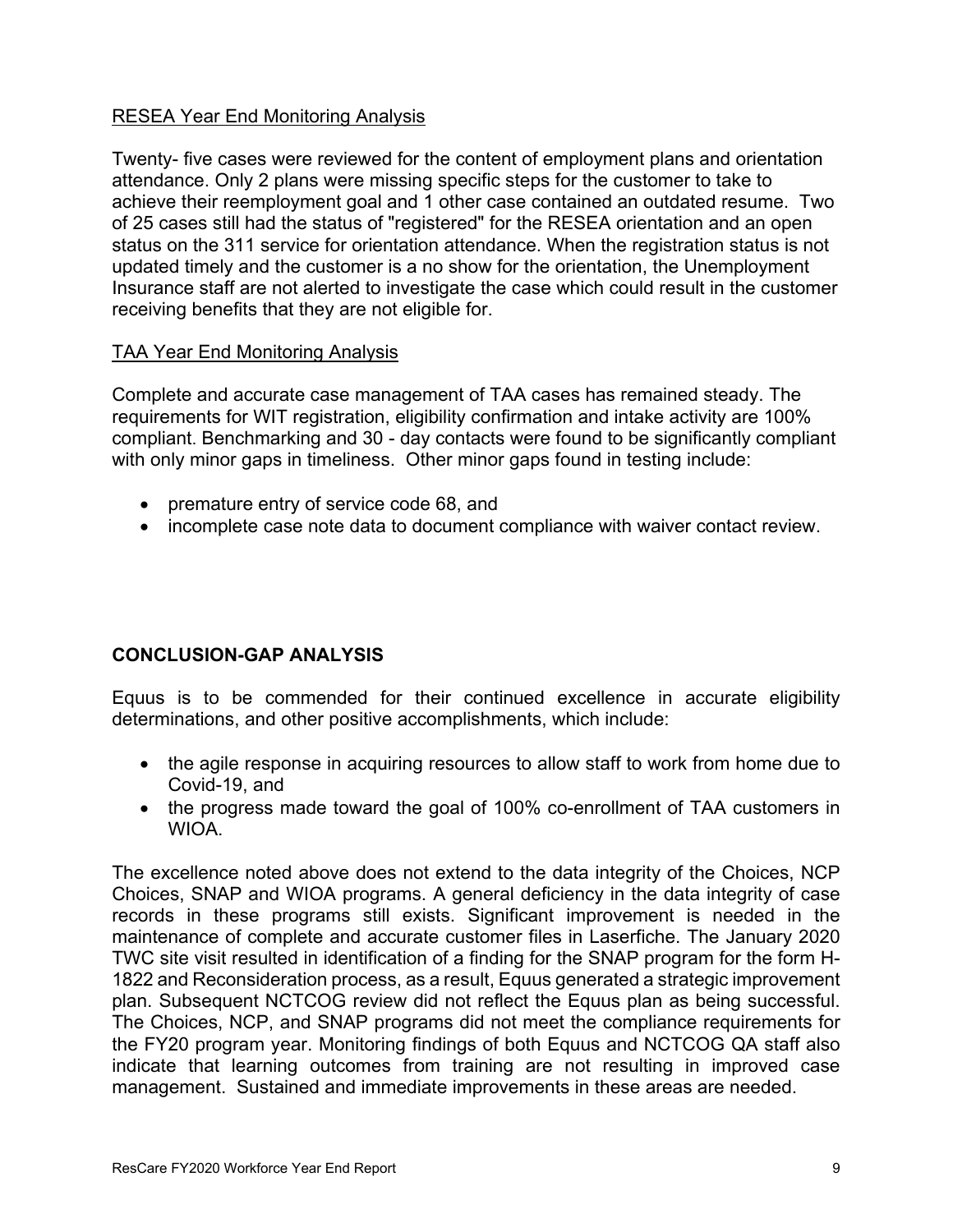# **APPENDIX A**

# SUMMARY MEMO-Fiscal Year 2020

| Program<br><b>Reviewed</b> | <b>Area of Review</b> | <b>Period of Review</b> | <b>Number</b><br>Οf<br><b>Records</b><br><b>Reviewed</b> | Number of<br><b>Errors found</b><br>in the Number<br>of Elements<br><b>Reviewed</b> |
|----------------------------|-----------------------|-------------------------|----------------------------------------------------------|-------------------------------------------------------------------------------------|
| <b>SNAP</b>                | <b>Full Case</b>      | September - November    | 10                                                       | 68/205                                                                              |
|                            | Management            | 2019                    |                                                          |                                                                                     |
| <b>WIOA Adult</b>          | Eligibility           | September - December    | 12                                                       | 1/63                                                                                |
| <b>DW</b>                  |                       | 2019                    |                                                          |                                                                                     |
| <b>WIOA Youth</b>          | Eligibility           | September - December    | 10                                                       | 3/64                                                                                |
|                            |                       | 2019                    |                                                          |                                                                                     |

| Program<br><b>Reviewed</b> | <b>Area of Review</b>   | <b>Period of Review</b> | <b>Number</b><br>Οf<br><b>Records</b><br><b>Reviewed</b> | <b>Number of</b><br><b>Errors found</b><br>in the Number<br>of Elements<br><b>Reviewed</b> |
|----------------------------|-------------------------|-------------------------|----------------------------------------------------------|--------------------------------------------------------------------------------------------|
| <b>SNAP</b>                | Good Cause and          | January - February      | 33                                                       | 36/122                                                                                     |
|                            | Penalty                 | 2020                    |                                                          |                                                                                            |
| <b>NCP</b>                 | <b>Full Case</b>        | November - December     | 8                                                        | 34/121                                                                                     |
|                            | Management              | 2019                    |                                                          |                                                                                            |
| Choices, NCP,              | <b>Support Services</b> | December 2019           | 33                                                       | 26/187                                                                                     |
| <b>SNAP</b>                | and Incentives          |                         |                                                          |                                                                                            |
| <b>WIOA Adult</b>          | Assessment and          | October 2019 -          | 11                                                       | 7/60                                                                                       |
| <b>DW</b>                  | <b>Employment Plans</b> | February 2020           |                                                          |                                                                                            |
| <b>WIOA Youth</b>          | Assessment and          | October 2019 - January  | 10                                                       | 9/50                                                                                       |
|                            | <b>Employment Plans</b> | 2020                    |                                                          |                                                                                            |
| <b>WIOA Adult</b>          | <b>OJT</b>              | October 2019 -          | $\overline{2}$                                           | 4/24                                                                                       |
| and Youth                  |                         | February 2020           |                                                          |                                                                                            |
| <b>WIOA Adult,</b>         | <b>OTDC and PII</b>     | October 2019 - January  | 24                                                       | 0/47                                                                                       |
| DW and Youth               |                         | 2020                    |                                                          |                                                                                            |
| TAA                        | Benchmarks and 30       | October 1, 2019 -       | 11                                                       | 7/94                                                                                       |
|                            | Contact                 | February 21, 2020       |                                                          |                                                                                            |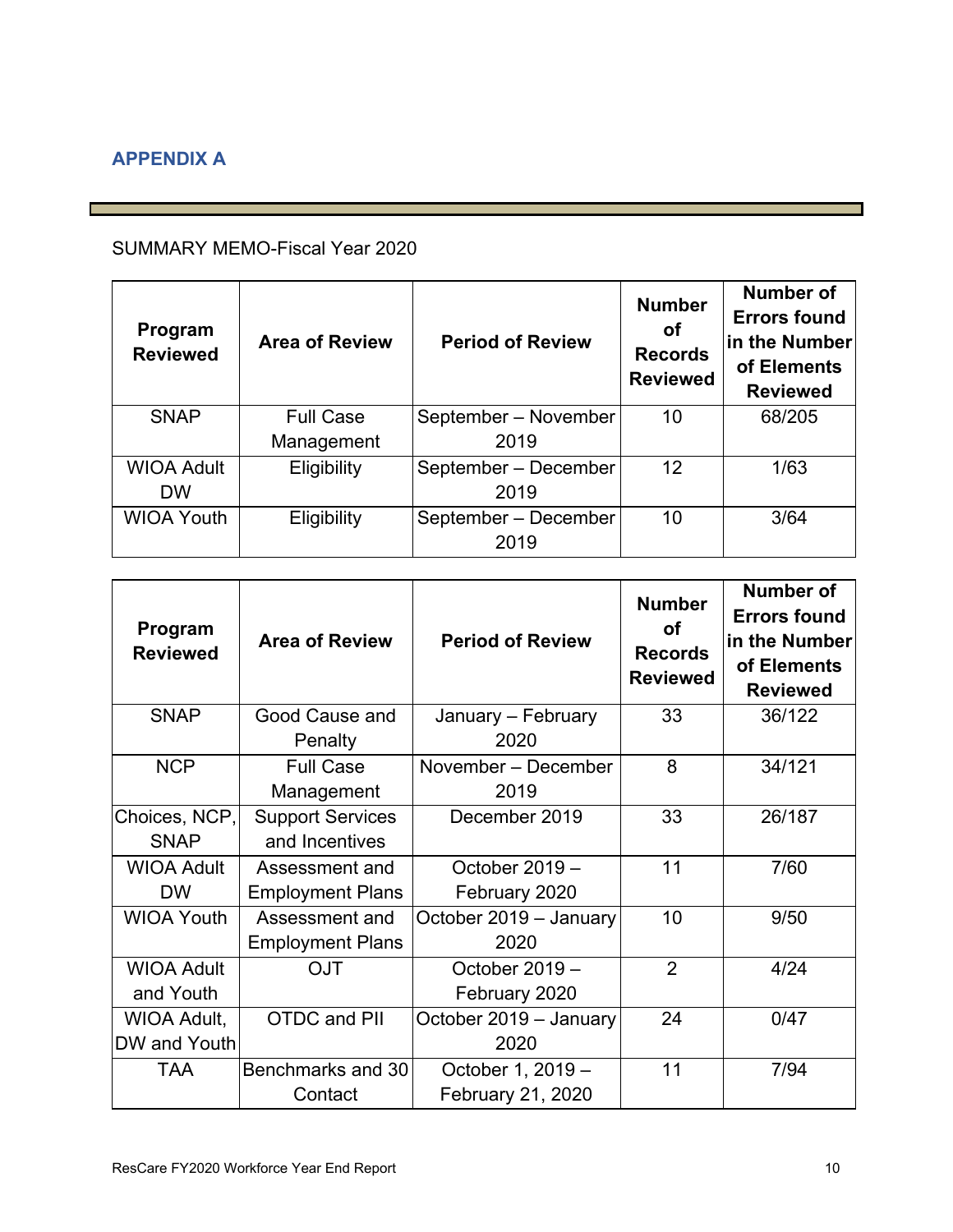| TAA. | Waivers | October $2019 -$ | 14C<br>∪ו |
|------|---------|------------------|-----------|
|      |         | February 2020    |           |

| Program<br><b>Reviewed</b>     | <b>Area of Review</b>                  | <b>Period of Review</b>            | <b>Number</b><br><b>of</b><br><b>Records</b><br><b>Reviewed</b> | <b>Number of</b><br><b>Errors found</b><br>in the Number<br>of Elements<br><b>Reviewed</b> |
|--------------------------------|----------------------------------------|------------------------------------|-----------------------------------------------------------------|--------------------------------------------------------------------------------------------|
| <b>SNAP</b>                    | <b>Slant Review-TRA</b><br>and Penalty | January - February<br>2020         | 25                                                              | 30/97                                                                                      |
| <b>NCP</b>                     | <b>TRA and Case</b><br>Closure         | January - May 2020                 | 15                                                              | 33/58                                                                                      |
| Choices                        | <b>Work Activities</b>                 | January-February 2020              | 60                                                              | 85/259                                                                                     |
| Choices                        | Non-Cooperation                        | January-March 2020                 | 27                                                              | 39/104                                                                                     |
| <b>WIOA Adult</b><br><b>DW</b> | Eligibility                            | January-March 2020                 | 10                                                              | 1/52                                                                                       |
| <b>WIOA Youth</b>              | Eligibility                            | January-March 2020                 | 14                                                              | 3/91                                                                                       |
| <b>WIOA Adult</b><br><b>DW</b> | Training                               | December 2019 -<br>February 2020   | 14                                                              | 9/90                                                                                       |
| <b>WIOA Youth</b>              | Training                               | December 2019 -<br>February 2020   | 11                                                              | 10/91                                                                                      |
| <b>TAA</b>                     | <b>REPS and Training</b>               | November $2019 -$<br>February 2020 | 10                                                              | 4/78                                                                                       |
| <b>TAA</b>                     | <b>Eligibility Confirmation</b>        | October 2019 -<br>February 2020    | 9                                                               | 1/65                                                                                       |
| <b>RESEA</b>                   | <b>Employment Plans</b>                | January - February<br>2020         | 25                                                              | 5/93                                                                                       |